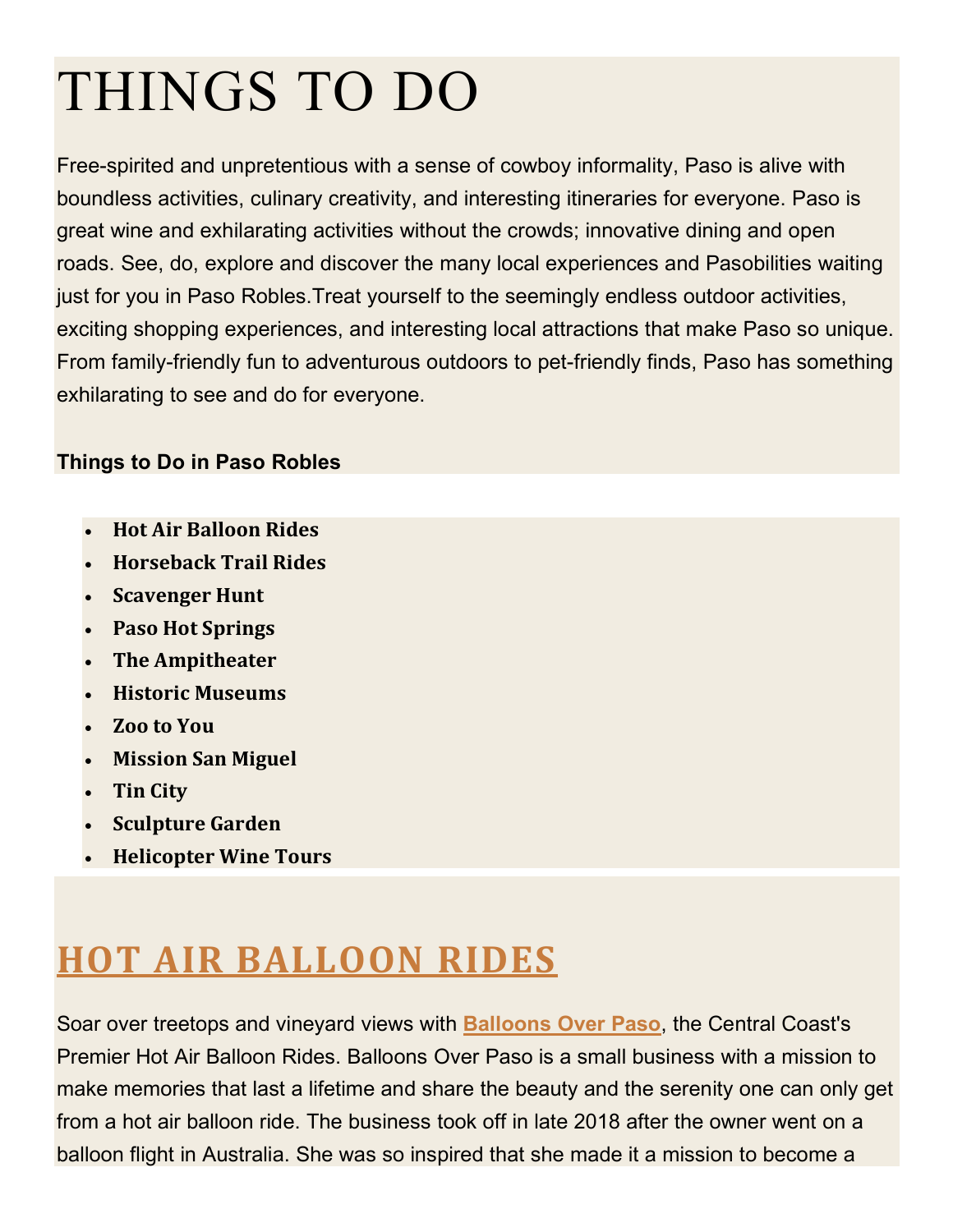pilot and small business owner. With the help of friends, family, colleagues, and hours upon hours of training out of state, Phoebe Brown moved back to her home state of California with a commercial pilots license and started a small balloon company in Paso Robles, California.

Set off on a one of a kind experience as you float through the sky above the beautiful countryside. Flights take place at dawn, just as the sun rises and last for an hour, making this the perfect way to start your day in wine country. Flights end with a champagne toast and breakfast treats before sending you to explore the incredible area you just overlooked. Available May through November (based on appropriate weather), a hot air balloon ride is the perfect addition to your summer or fall bucket list. Feel safe and secure knowing that all pilots are licensed by the FAA and balloons are held to the same regulations as commercial airliners when it comes to safety and maintenance. Adventure awaits!

#### **HORSEBACK TRAIL RIDES**

Saddle up for a good time with **Central Coast Trail Rides**! Operating primarily out of the Paso Robles wine region, Central Coast Trail Rides offers guided horseback riding experiences on California's Central Coast. Partnering with local wineries, private ranches, vacation properties, and local state land, their customizable packages are a great way to see the area on your next visit. Take a ride through the grapevines and see wine country from a new perspective with various winery riding tours and horseback wine tastings. At Cass Vineyard, ride through varied terrain including vineyards, sandy riverbed, and pristine California hills — a perfect ride for the whole family. Don't miss their Hilltop Vista Sunset Ride for an unbeatable view as the sun goes down**.** At Fableist Wine Co., lush rolling vineyard hills, sprawling oaks, and big wine country views make this ride one not to miss! For a slightly more technical ride, see the views and hike through the terrain above Santa Margarita lake. Stay & Play with exclusive rides at their partner vacation rental properties along the Central Coast.

All skill levels are welcome, even if you have never ridden before. Young children, older adults, heavier riders are all welcome. Rides are available year round, by appointment only.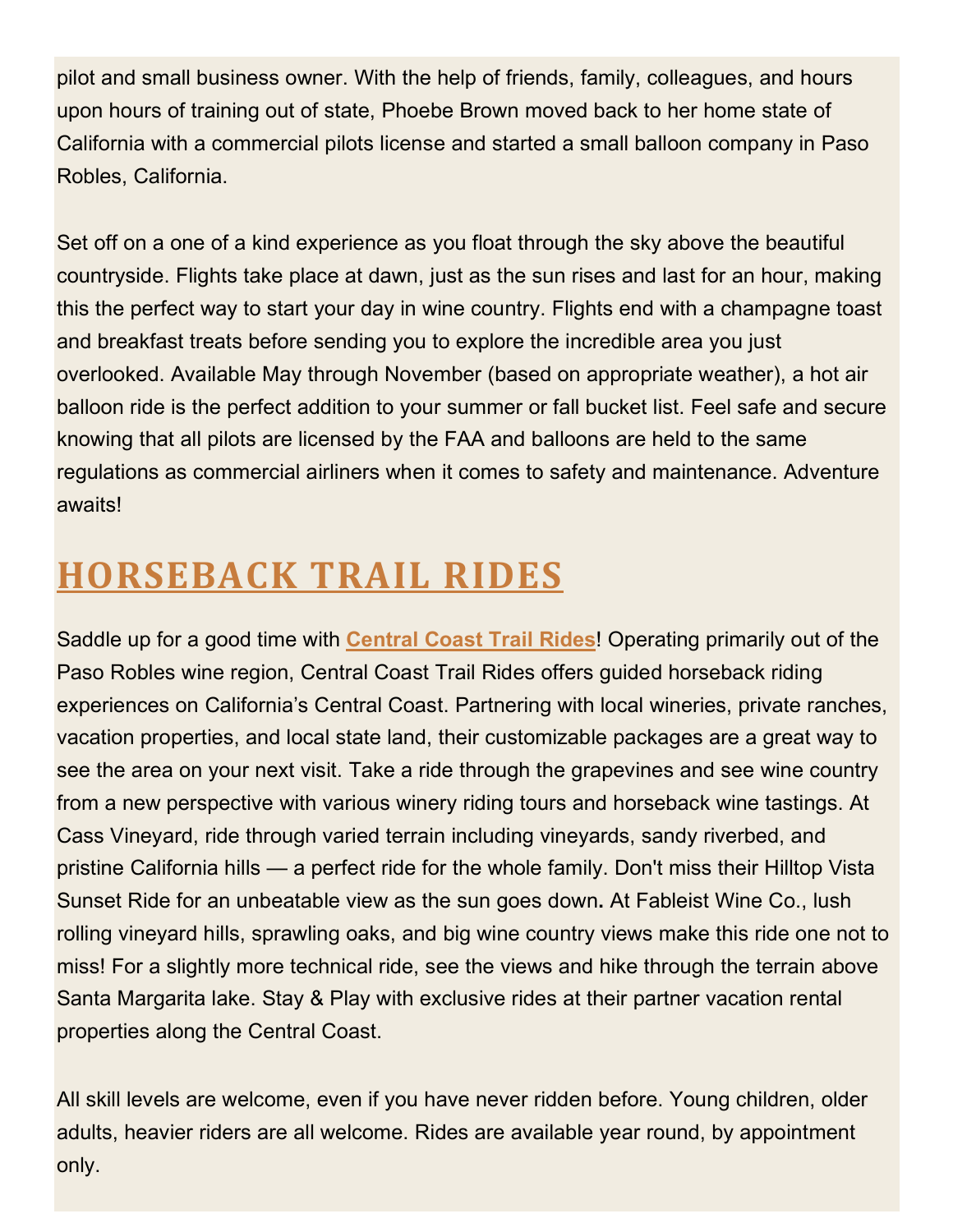# **SCAVENGER HUNT**

Discover downtown Paso Robles with an old school scavenger hunt that has a modern twist. **Urban Adventure Quest** takes you on a 2-3 hour scavenger hunt through the downtown area. Make the city your game board; see sights, solve clues, complete challenges and learn local history. Start when you want and play at your pace ... all guided from any Smart Phone device. The Paso Quest starts and ends at the corner of Pine and 12th Streets, guiding you along points of interest including, City Park, the Paso Robles Inn, City Hall/Library, the Paso Robles Clocktower, Carnegie Library, Paderewski Piano and more. See Paso in a whole new way as you explore historic buildings, outdoor artwork, cultural landmarks and famous hotels of this great western town. This is a great experience for families or anyone who enjoys trivia and problem-solving challenges. Grab your team and bring a pen and paper as there is memorization and math involved in making it all the way through. Paso Robles is a city that, like its wine, only gets better with age — come see for yourself!

Enjoy 20% off with promo code - PASOHUNT

### **SOAK IN HOT SPRINGS**

Paso Robles has always been known as a place to rejuvenate and relax – before becoming famous for its wine country the area was celebrated for its natural healing **hot springs**. In fact, the town was once called "the Springs" by the native Salinan Indians, before being re-named to Paso Robles. In the 1700s these natives enlightened Spain's Franciscan padres about the health benefits of the region's abundant thermal waters. Word of the healing properties quickly spread and attracted great numbers of tourists to the "El Paso de Robles Hot and Cold Sulphur Springs and the Only Natural Mud Baths in the World". Today, the hot springs downtown are capped, but much of the city was constructed around the Hot Springs.

Hot sulfur springs still flow through Paso Robles and are open to the public in three locations: **River Oaks Hot Springs Spa**, **Franklin Hot Springs** and in select guest rooms at the **Paso Robles Inn**. River Oaks Hot Springs Spa offers an elevated artesian spa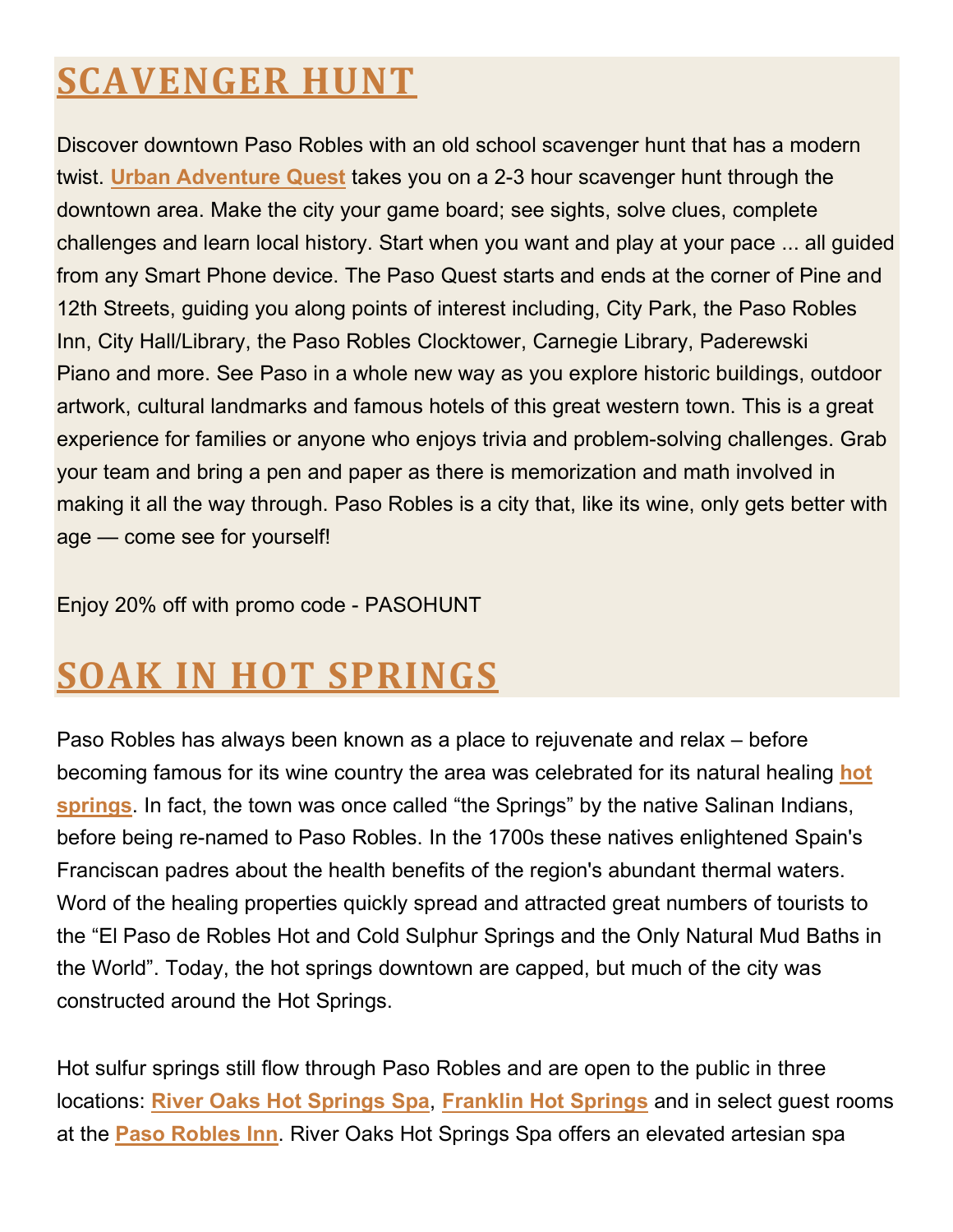experience where you can enjoy natural mineral water soaks in a private and relaxing atmosphere. Upgrade to the Sip & Soak package to indulge in a unique wine tasting experience at your own pace from a private vineyard-view mineral tub, complete with a flight of 5 local wines paired with a chocolate caramel cookie and Zinfandel infused bath salts. Franklin Hot Springs offers the classic hot springs experience with an outdoor setting focusing on the wide range of benefits such as relief from conditions such as arteriosclerosis, hypertension, diabetes, burns, arthritis, poor circulation, and other disorders.

#### **EXPERIENCE THE AMPHITHEATER**

Nestled on a picturesque, oak-dotted hillside in Paso Robles on California's Central Coast, the **Vina Robles Amphitheatre** offers guests an opportunity to immerse themselves in a unique and intimate concert adventure as they enjoy modern amenities and first class hospitality. Here, European style meets California character and the stars always shine. With this, two of California's great compositions meet, as exceptional wine and intimate live music are paired to create an unforgettable wine country experience.

The Vina Robles Amphitheatre is operated by the Vina Robles Vineyards and Winery who originally began hosting an annual summer concert series. Widespread interest lead to the amphitheater project and in the summer of 2013, the location officially opened its doors. Today this boutique amphitheatre is one of the largest outdoor venues for arts and entertainment in the entire San Luis Obispo County. Come enjoy local artists as well as big names such as Chase Rice, The Beach Boys, Train, Kacey Musgraves and many more. Concert season runs from April through November. Expansive seating options include stadium seats, grass area and VIP boxes.

### **HISTORIC WARBIRDS & PIONEER MUSEUM**

For those who love to explore history, the historic **Estrella Warbird Museum** and **Paso Robles Pioneer Museum** are must-sees when you visit Paso. These two unique museums portray exciting times in the town's history. The Pioneer Museum, located downtown, features a massive trove of written and visual history of the town. You'll see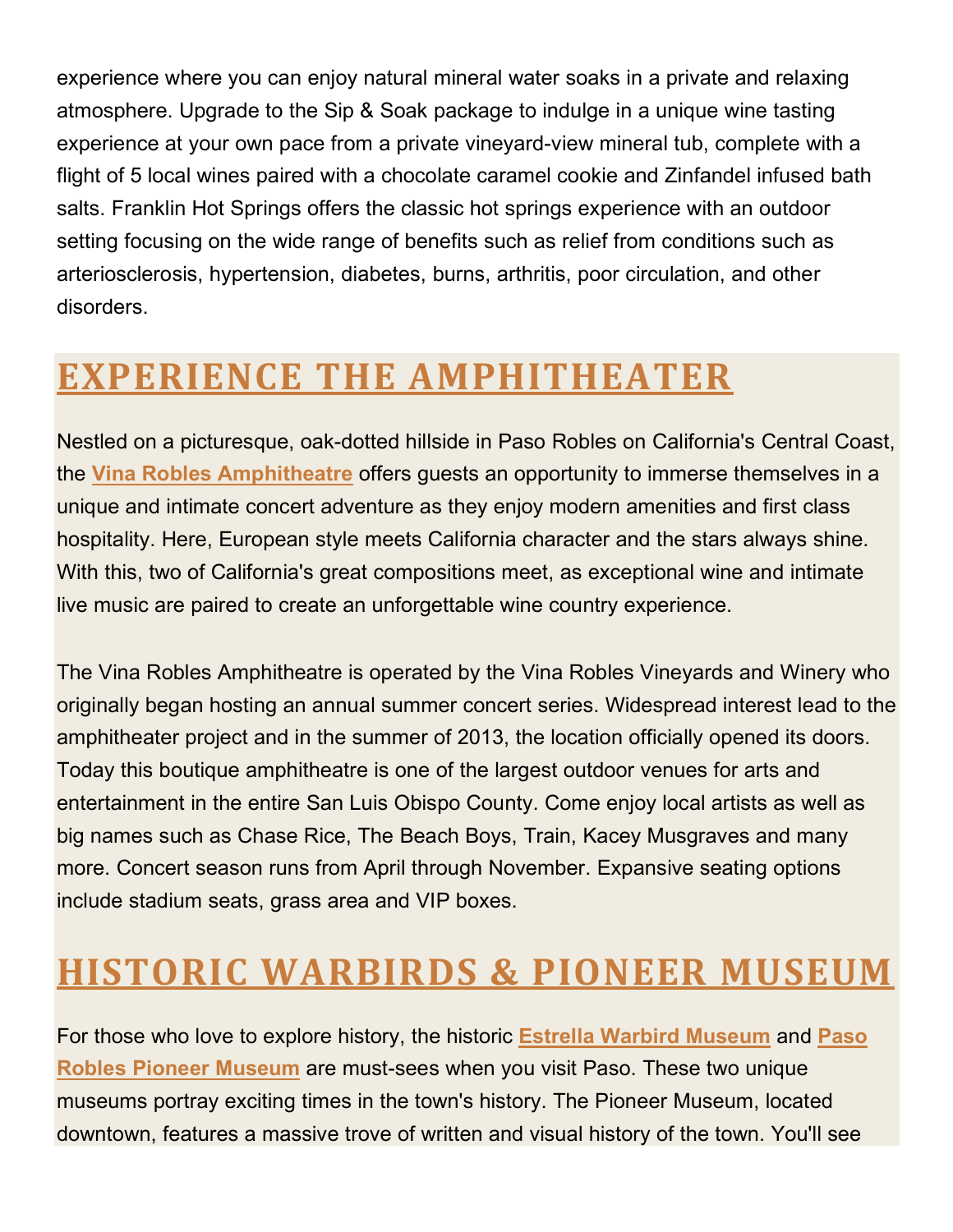Paso from the pioneering age, including the first building houses, farm equipment and old local modes of transportation. You will have the opportunity to visit the Geneseo schoolhouse, built in 1886, which has been relocated to the grounds. You'll also tour a separate building which holds an 85 ton oil pump that was used for 76 years in the area.

The Estrella Warbird Museum at the Paso Robles Airport, features over 40 macroartifacts, from classic cessnas to f-14 tomcats, missiles and a variety of military vehicles and memorabilia. Woodland Auto Display features a concentration of nascar race cars, vintage and class automobiles, and the museum even hosts an annual car show and swap meet (a favorite amongst locals and visitors alike.)

# **ZOO TO YOU**

Have a WILD time in Paso Robles! At **Zoo to You**, Conservation Ambassadors provide a permanent, loving home for displaced, abused, abandoned or permanently injured wild and exotic animals. Through this mission they give a worldwide voice to wildlife by sharing these animal ambassadors' stories and educating learners of all ages about conservation. Their rescue zoo offers you the ability to book animal encounters with Lemurs, Otters, Kangaroos, big cats and more, giving you an up close and personal experience with these animal friends.

Come experience behind-the-scenes tours of The Zoo and meet the animals up close, a true once-in-a-lifetime encounter with animals from around the globe! Learn more about The Zoo and their outreach programs that bring these animals to school children to help educate about conservation and connect the next generation to the wild world, inspiring them to protect the planet.

# **MISSION SAN MIGUEL**

Founded in 1797 by the Franciscan order, **Mission San Miguel** Arcángel is the 16th California mission and was named both a State and National Historic Landmark in 2006. In California, only 7 of the 21 missions are declared National Historic Landmarks. This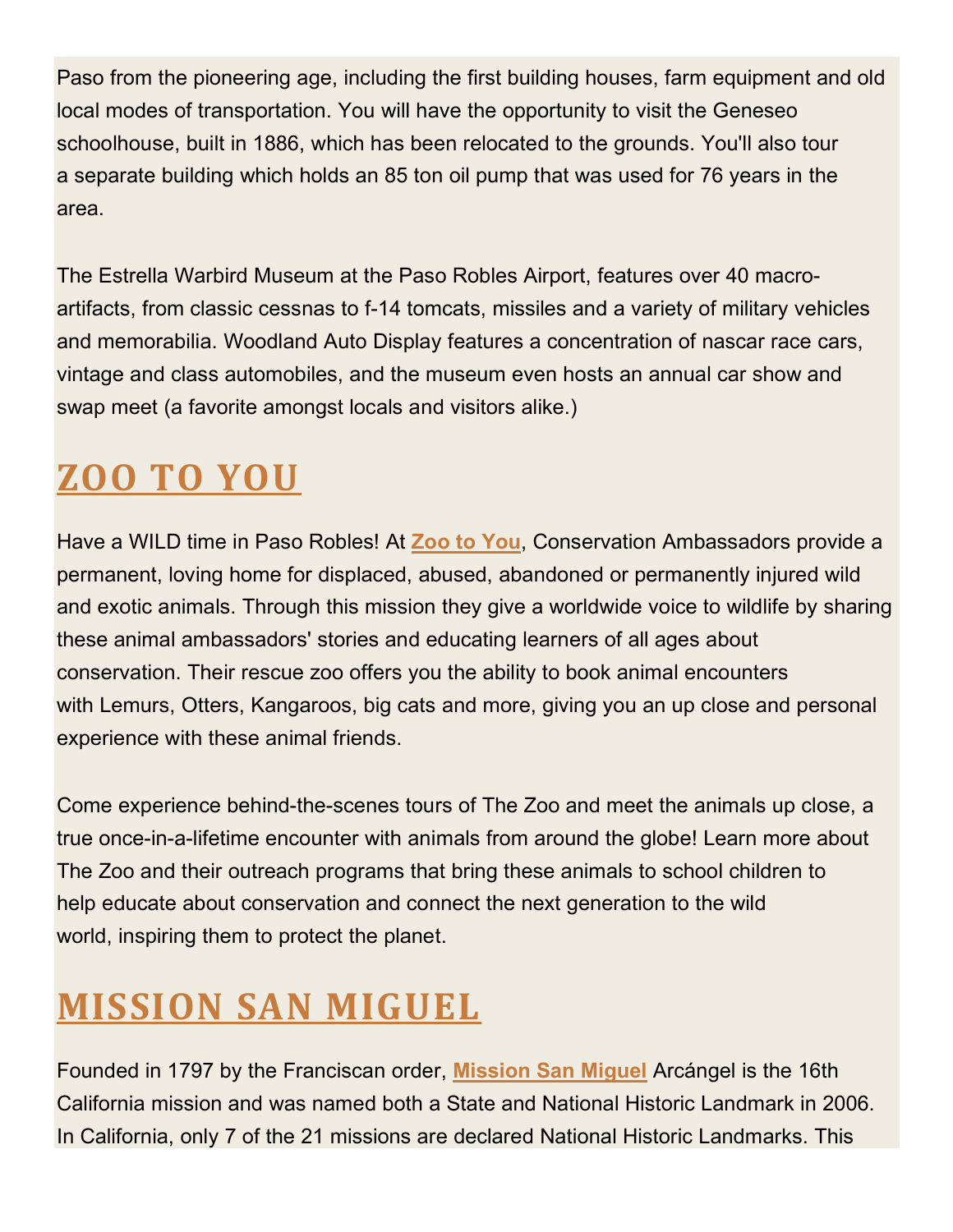Spanish mission was built more than 200 years ago with the intention to close the gap between Mission San Antonio (to the North) and Mission San Luis Obispo (to the South).

Of California's twenty-one missions, Mission San Miguel Arcángel features much of its original layout and buildings, including a portion of the neophyte village and mission arcade. The inside of the church has never been repainted — wall frescos are the originals, painted by Salinan artists hundreds of years ago. Come explore this historic time capsule for yourself. Self-guided museum tours are available daily and docent led tours can be scheduled up to 3 weeks in advance.

# **TIN CITY**

If you want to discover the next big thing in wine, beer, food, and spirits, then a daytime stroll through carefree **Tin City** is a must when you visit Paso Robles. This industrial makers market features everything from craft wine, beer, cider and spirits plus farm to table cuisine to attract beer-lovers, wine connoisseurs and foodies alike. Housed in a small warehouse district just three miles south of the downtown area, you can easily park and wander the entire area on foot.

You'll find Tin City is home to innovators **BarrelHouse Brewery**, **Tin City Cider** and **Wine Shine Distillery**. Tin City is also world-famous for its nearly 20 small-production wineries including the award-winning mavericks **ONX**, **Levo**, **Desparada**, **Field Recordings**, **Brian Benson Cellars** and **Giornata**. Start the day with a wine tasting then make your way to **McPhee's Canteen** or **Negranti Creamery Scoop Shop** for a snack. Stay busy with lawn games, a rotating selection of the region's best food trucks, and live music at Barrelhouse. Finish your day with take-home fresh local goods from Etto Pasta or enjoy a five star meal at Michelin star **Six Test Kitchen**. However you play it, you can't beat a day spent in Tin City.

# **SCULPTURE GARDEN**

The beautiful Sculpture Garden was original conceptualized to offer a place to admire art while tasting wine at the **Sculpterra Winery and Vineyard**. Here Sculpterra